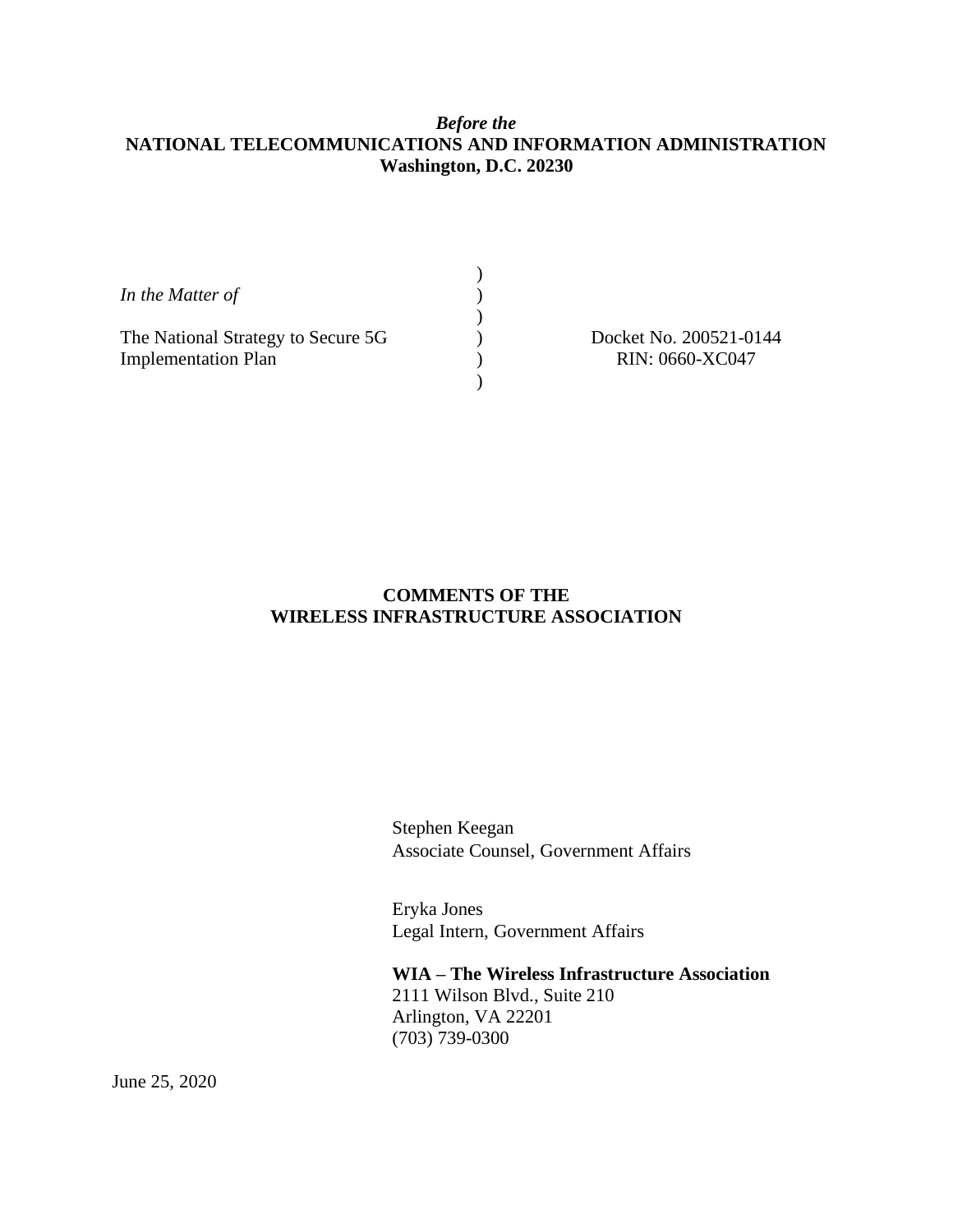# **Table of Contents**

| I.              |                                                                                       |
|-----------------|---------------------------------------------------------------------------------------|
| Η.              | WIA COMMENDS EXISTING INITIATIVES THAT ARE EXPEDITING THE                             |
|                 |                                                                                       |
|                 | III. THE FEDERAL GOVERNMENT SHOULD PURSUE ADDITIONAL REFORMS TO                       |
|                 |                                                                                       |
| A.              | The Administration Should Review Rules and Regulations Regarding Wireless Siting6     |
| <b>B.</b>       | The Administration Should Make More Spectrum Available for Commercial Use7            |
| $\mathcal{C}$ . | The Administration Should Support the Development and Growth of the Wireless          |
|                 |                                                                                       |
| D.              | The Administration Should Continue Working to Ensure that Barriers to 5G Deployment   |
|                 |                                                                                       |
|                 | i. The Administration Should Support the Streamlined Review of "Twilight Towers" to   |
|                 |                                                                                       |
|                 | The Administration Should Support Novel Solutions in the Wireless Ecosystem10<br>ii.  |
| Ε.              | The Administration Must Make Sure that Rural America is not Left on the Wrong Side of |
|                 |                                                                                       |
|                 |                                                                                       |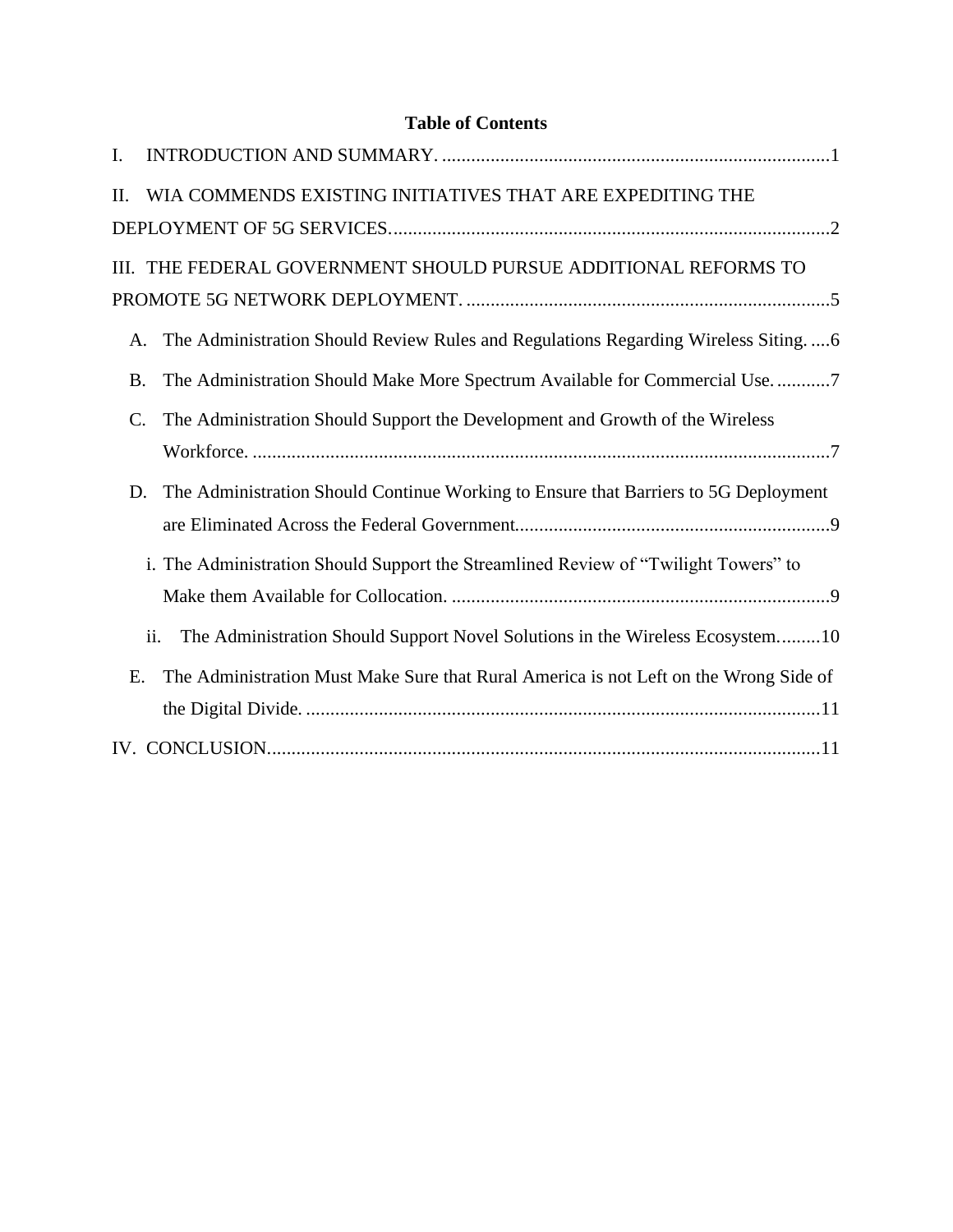### *Before the* NATIONAL TELECOMMUNICATIONS AND INFORMATION ADMINISTRATION Washington, D.C. 20230

| In the Matter of                                          |  |
|-----------------------------------------------------------|--|
| The National Strategy to Secure<br>5G Implementation Plan |  |
|                                                           |  |

Docket No. 200521-0144 RIN: 0660-XC047

### **COMMENTS OF THE WIRELESS INFRASTRUCTURE ASSOCIATION**

The Wireless Infrastructure Association ("WIA")<sup>1</sup> hereby responds to the NTIA's Request for Comments seeking public input on the National Strategy to Secure 5G Implementation Plan ("5G Plan").<sup>2</sup> WIA appreciates the opportunity to comment on the 5G Plan. NTIA asks important questions about barriers to the deployment of next generation "5G" wireless networks, how the Federal Government can support deployments, and how to assess risks and vulnerabilities. WIA encourages the Administration to continue pursuing policies that streamline regulations and promote 5G deployments, so all Americans can benefit from greater connectivity.

#### <span id="page-2-0"></span>**I. INTRODUCTION AND SUMMARY.**

When it comes to spurring development and deployment of 5G, there are three main facets that must be addressed: siting, spectrum, and workforce. There have been substantial steps taken at all levels of government to address these issues, but work remains to ensure American leadership in the race to 5G.

<sup>&</sup>lt;sup>1</sup> WIA represents the businesses that build, own, and operate the nation's wireless infrastructure. On the federal, state, and local levels, WIA advocates for the widespread, responsible deployment of wireless infrastructure to deliver mobile broadband access to all communities.

<sup>2</sup> The National Strategy to Secure 5G Implementation Plan, 85 Fed. Reg. 103, 32016 (May 28, 2020).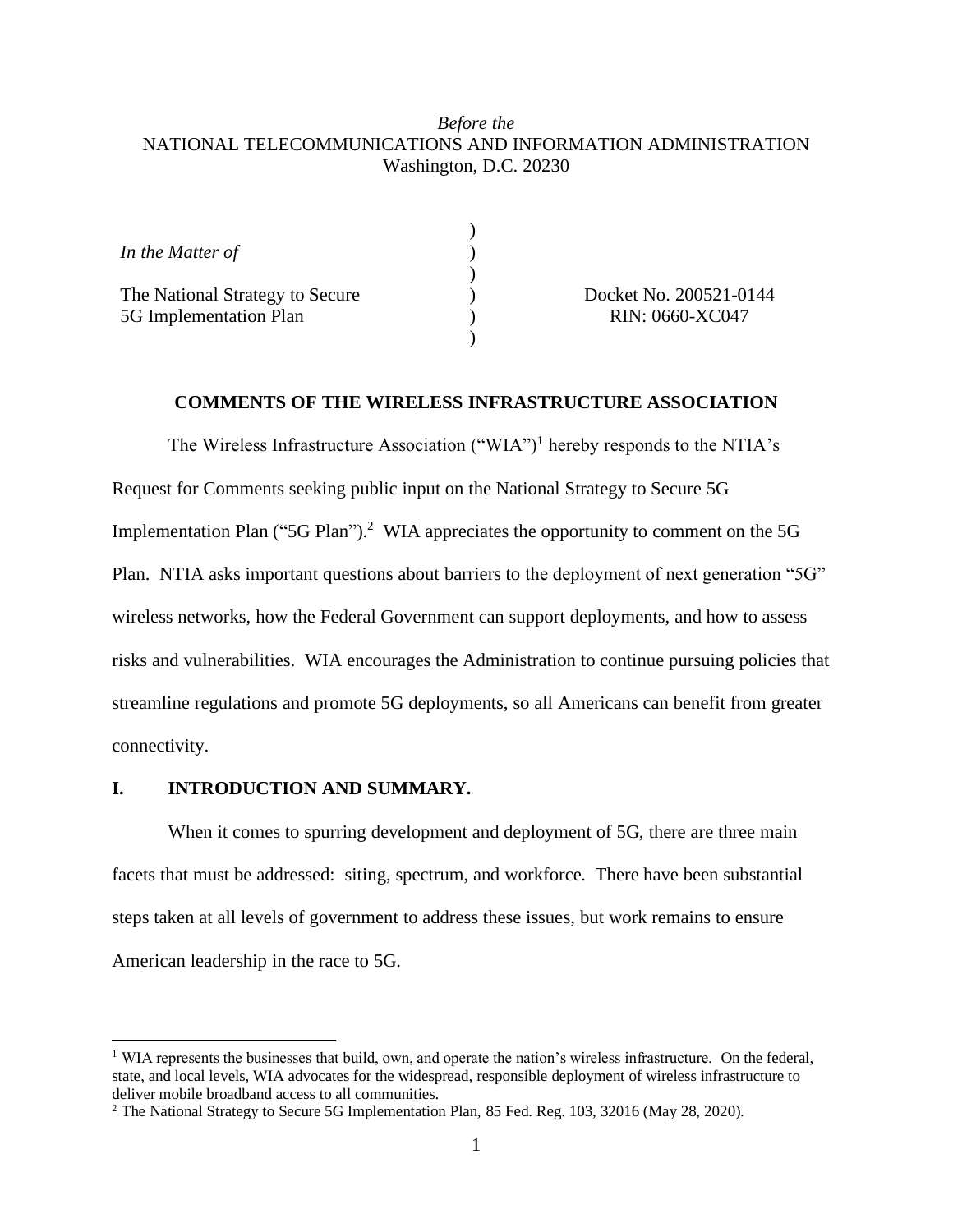For the United States to excel in the race to 5G, there must be a regulatory environment that fosters innovation and does not erect unnecessary barriers to deployment. First, it is time to reexamine policies regarding infrastructure siting to ensure that they are not duplicative and redundant. Second, the Federal Government must reallocate spectrum where possible and make it available to the public to ensure the most productive uses. Finally, the Federal Government must also ensure that there is a wireless workforce that is well-trained to build the networks that connect all Americans. With these challenges in mind, WIA submits the following comments on areas where the Administration and other agencies can help industry achieve this common goal.

### <span id="page-3-0"></span>**II. WIA COMMENDS EXISTING INITIATIVES THAT ARE EXPEDITING THE DEPLOYMENT OF 5G SERVICES.**

Regarding siting policies, the Federal Communications Commission (FCC) has been a

leader in facilitating the rollout of 5G, and WIA applauds all of the FCC's Commissioners and its hard-working staff who have helped to support a regulatory environment that encourages deployment. From Chairman Pai's commitments in his 5G FAST Plan<sup>3</sup> to the recent 5G Upgrade Order,<sup>4</sup> the Commission has shown a strong dedication to ensuring that the United States wins the race to 5G. It is also appropriate to specifically recognize Commissioners Carr and O'Rielly who have been champions of workforce and wireless infrastructure.<sup>5</sup>

<sup>3</sup> *See The FCC's 5G FAST Plan*,

[https://www.fcc.gov/5G#:~:text=Under%20Chairman%20Pai%2C%20the%20FCC,\(3\)%20modernizing%20outdate](https://www.fcc.gov/5G#:~:text=Under%20Chairman%20Pai%2C%20the%20FCC,(3)%20modernizing%20outdated%20regulations) [d%20regulations](https://www.fcc.gov/5G#:~:text=Under%20Chairman%20Pai%2C%20the%20FCC,(3)%20modernizing%20outdated%20regulations) (last visited June 18, 2020) ("Under Chairman Pai, the FCC is pursuing a comprehensive strategy to Facilitate America's Superiority in 5G Technology (the 5G FAST Plan). The Chairman's strategy includes three key components: (1) pushing more spectrum into the marketplace; (2) updating infrastructure policy; and (3) modernizing outdated regulations.").

<sup>4</sup> *Implementation of State and Local Governments' Obligation to Approve Certain Wireless Facility Modification Requests Under Section 6409(a) of the Spectrum Act of 20212*¸ WT Docket No. 19-250, Declaratory Ruling and Notice of Proposed Rulemaking (rel. June 10, 2020), <https://ecfsapi.fcc.gov/file/0610971105336/FCC-20-75A1.pdf> [hereinafter "5G Upgrade Order"].

<sup>5</sup> *See, e.g.*, *Carr Applauds New Community College Program That Expands America's 5G Workforce*, FED. COMMC'NS COMM'N (Feb. 20, 2020)[, https://docs.fcc.gov/public/attachments/DOC-362595A1.pdf;](https://docs.fcc.gov/public/attachments/DOC-362595A1.pdf) *Statement of Commissioner Michael O'Rielly in Implementation of State and Local Governments' Obligation to Approve Certain Wireless Facility Modification Requests Under Section 6409(a) of the Spectrum Act of 2012*, WT Docket No. 19-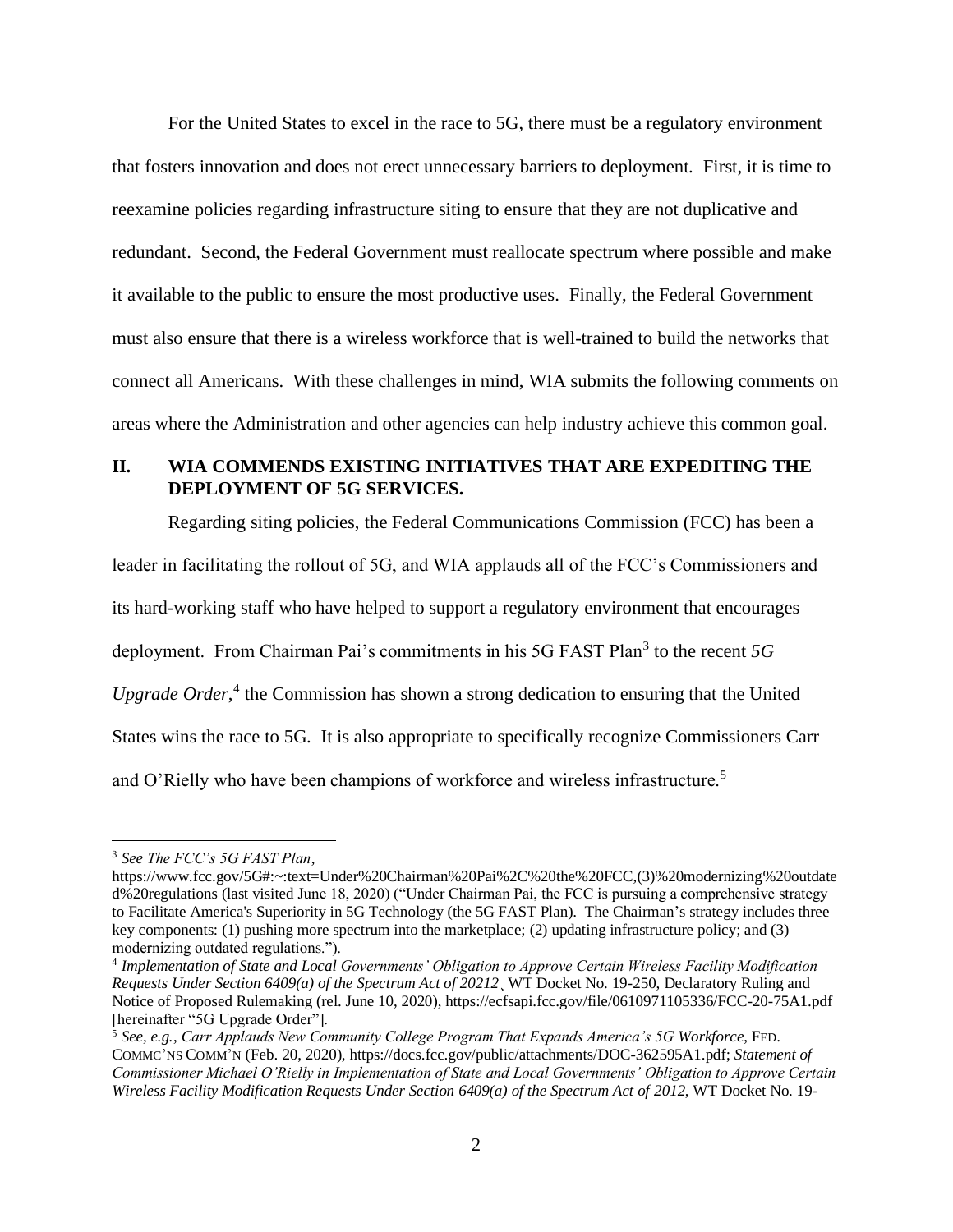The FCC should be commended for its innovative approach to infrastructure reforms, particularly its actions pursuant to public comment in the *Accelerating Wireless Broadband Deployment by Removing Barriers to Infrastructure Investment* docket. <sup>6</sup> This proceeding has sought to update Federal regulations to accurately reflect the minimal burden that small cell reviews put on local jurisdictions by setting a presumptively reasonable fee for applications and providing a time limit for the review of applications.<sup>7</sup> Forward-thinking policies like these have helped to spur the deployment of critical 5G infrastructure across the United States.

WIA recognizes NTIA's leadership in identifying spectrum held by the Federal Government and making it available for the American people. Last year's "Annual Report on the Status of Spectrum Repurposing" detailed nearly 6 GHz of spectrum as viable for 5G technologies across the low, mid, and high bands.<sup>8</sup> The report further identifies another 7.25 GHz of spectrum under active consideration to be made available for commercial licensed and unlicensed activity.<sup>9</sup> WIA eagerly awaits the determinations on the additional spectrum identified, and supports making as much spectrum available as possible.

The White House has also been a leader on one of the most important facets of the race to 5G: the wireless workforce. By some estimates, the industry will need another 100,000 workers

<sup>6</sup> *See Accelerating Wireless Broadband Deployment by Removing Barriers to Infrastructure Investment*, WT Docket No. 17-79, *Accelerating Wireline Broadband Deployment by Removing Barriers to Infrastructure Investment*, WC Docket No. 17-84, Declaratory Ruling and Third Report and Order, FCC Rcd. 9088 (Sept. 27, 2018), [https://ecfsapi.fcc.gov/file/0927025585935/FCC-18-133A1\\_Rcd.pdf.](https://ecfsapi.fcc.gov/file/0927025585935/FCC-18-133A1_Rcd.pdf)

<sup>8</sup> DEP'T OF COMMERCE, ANNUAL REPORT ON THE STATUS OF SPECTRUM REPURPOSING, at 3 (August 2019), [https://www.ntia.doc.gov/files/ntia/publications/spectrum\\_repurposing\\_report\\_august\\_2019.pdf](https://www.ntia.doc.gov/files/ntia/publications/spectrum_repurposing_report_august_2019.pdf) [hereinafter NTIA SPECTRUM REPURPOSING REPORT].

<sup>250,</sup> FED. COMMC'NS COMM'N (June 9, 2020),<https://docs.fcc.gov/public/attachments/FCC-20-75A3.pdf> (describing a longstanding commitment to modernizing rules for wireless infrastructure).

<sup>7</sup> *Id.* at 9141 (implementing a presumptively reasonable fee of \$270 per small cell application and providing a 90 day "shot clock" to act on those applications).

<sup>9</sup> *Id*. at 6.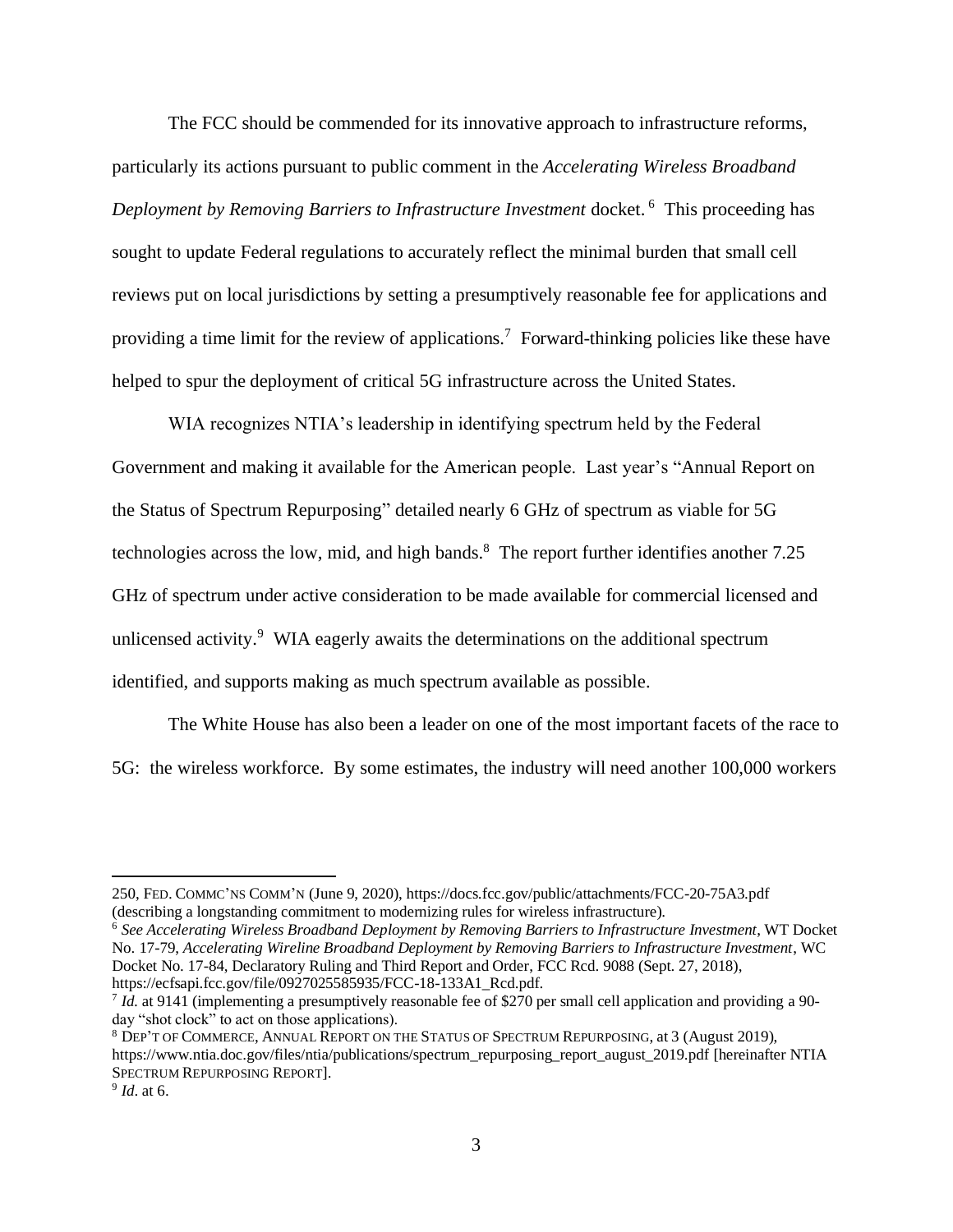to deploy 5G networks across America.<sup>10</sup> Earlier this year, President Trump stood before Congress and the American people and reaffirmed his commitment to strengthening the U.S. workforce, especially the "cutting-edge areas" of 5G.<sup>11</sup> The Department of Labor has supported apprenticeship programs, awarding six million dollars this year<sup>12</sup> to support WIA's Telecommunications Industry Registered Apprenticeship Program ("TIRAP").<sup>13</sup> By supporting programs like TIRAP, the Administration can facilitate the rollout of 5G while lifting up communities and increasing economic opportunity for all.

The race to 5G enjoys bipartisan support on Capitol Hill as well. Landmark legislation

like the Middle Class Tax Relief and Job Creation Act of  $2012$ ,<sup>14</sup> the Consolidated

Appropriations Act of  $2018<sup>15</sup>$  and the FAA Reauthorization Act of  $2018<sup>16</sup>$  contained key

provisions that have helped to spur network deployments across the nation.<sup>17</sup> The Spectrum Act

has been a catalyst for 5G infrastructure deployment by removing local barriers and encouraging

<sup>10</sup> *See* John Hendel, *The Big Barrier to Trump's 5G America*, POLITICO (Dec. 29, 2019),

<https://www.politico.com/news/2019/12/29/big-barrier-trump-5g-america-089883> (quoting FCC Commissioner Brendan Carr that one barrier to 5G is the need for as many as 100,000 new workers); *see also* Remarks at WIA Connect(X) of Niklas Heuveldop, President and CEO Ericsson NA, (May 19, 2020) (stating a need for 100,000 workers to deploy the 5G network).

<sup>11</sup> *President Donald J. Trump's Unwavering Commitment To American Workers And Their Families*, WHITE HOUSE (Feb 4, 2020), [https://www.whitehouse.gov/briefings-statements/president-donald-j-trumps-unwavering](https://www.whitehouse.gov/briefings-statements/president-donald-j-trumps-unwavering-commitment-american-workers-families/)[commitment-american-workers-families/](https://www.whitehouse.gov/briefings-statements/president-donald-j-trumps-unwavering-commitment-american-workers-families/) (describing President Trump's commitment to encouraging private sector

investment to create jobs).

<sup>12</sup> *WIA Award \$6 Million DOL Grant to Train 5G Workforce*, WIA (Feb. 19, 2020), [https://wia.org/wia-awarded-6](https://wia.org/wia-awarded-6-million-dol-grant-to-train-5g-workforce/) [million-dol-grant-to-train-5g-workforce/.](https://wia.org/wia-awarded-6-million-dol-grant-to-train-5g-workforce/)

<sup>13</sup> *See* TELECOMMUNICATIONS INDUSTRY REGISTERED APPRENTICESHIP PROGRAM (TIRAP), <https://www.tirap.org/> (last visited June 18, 2020).

<sup>&</sup>lt;sup>14</sup> Middle Class Tax Relief and Job Creation Act of 2012, Pub. L. No. 112-96, 126 Stat. 156 (Feb. 22, 2012).

<sup>15</sup> Consolidated Appropriations Act of 2018, Pub. L. 115-141, 132 Stat. 348 (Mar. 23, 2018).

<sup>&</sup>lt;sup>16</sup> FAA Reauthorization Act of 2018, Pub. L. No. 115-254, 132 Stat. 3186 (Oct. 05, 2018).

<sup>&</sup>lt;sup>17</sup> See Middle Class Tax Relief and Job Creation Act of 2012 at Title VI (providing streamlined guidance for collocation) [hereinafter "Spectrum Act"]; Consolidated Appropriations Act of 2018 at Div. P (directing NTIA and the FCC to identify spectrum for mobile and fixed wireless broadband use) [hereinafter "RAY BAUM's Act"]; FAA Reauthorization Act of 2018 at § 576 (eliminating tower marking requirements for telecommunication towers of a certain height).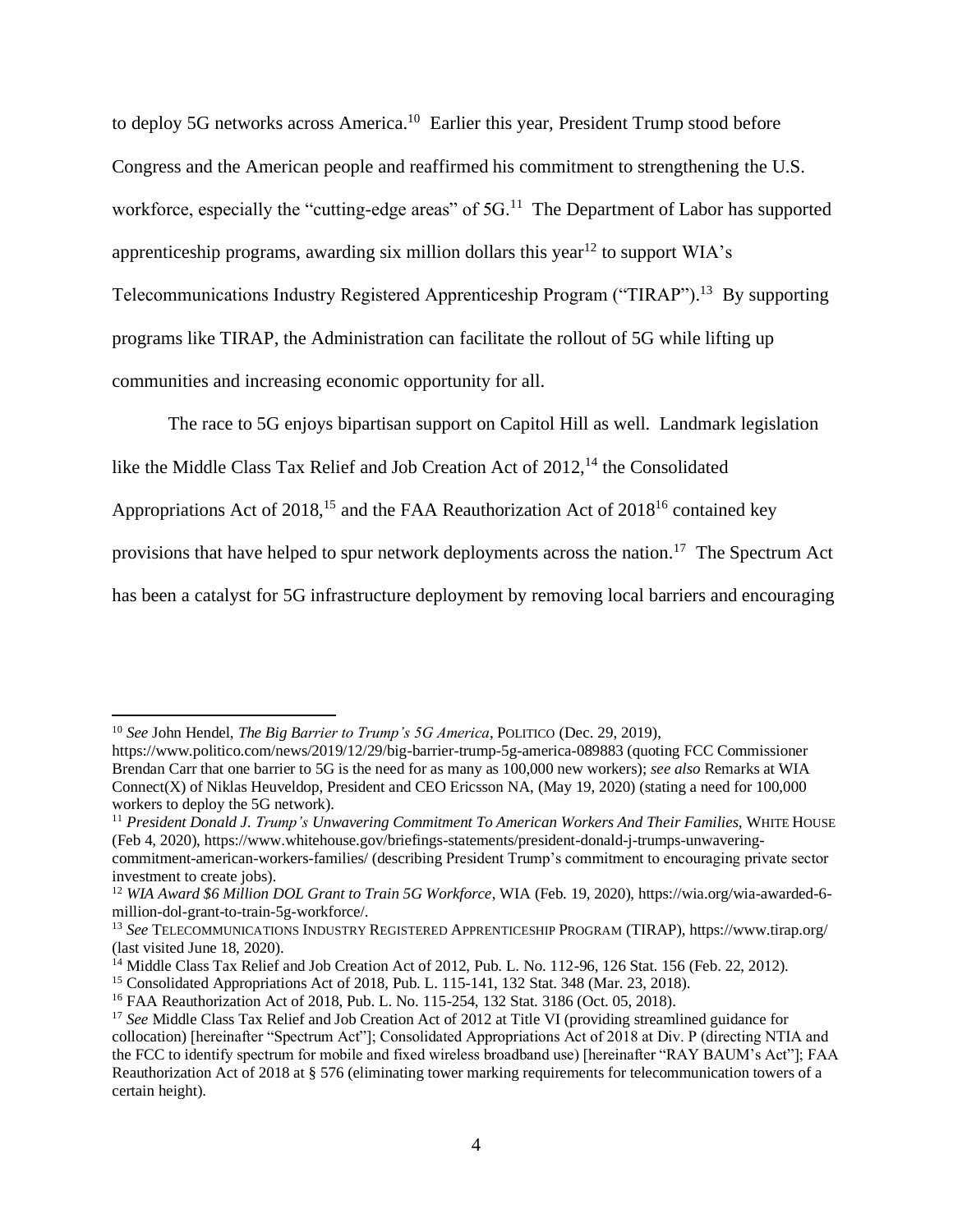the usage of existing infrastructure for collocation.<sup>18</sup> The RAY BAUM's Act encouraged the largest auction of millimeter wave spectrum in the nation's history.<sup>19</sup> This prime spectrum will be key to realizing the benefits of 5G. The FAA Reauthorization Act removed burdensome requirements that did not contribute to pilot safety but merely increased the cost to deploying necessary infrastructure.<sup>20</sup> While these have all been great strides in the race to 5G, more work remains to be done.

### <span id="page-6-0"></span>**III. THE FEDERAL GOVERNMENT SHOULD PURSUE ADDITIONAL REFORMS TO PROMOTE 5G NETWORK DEPLOYMENT.**

The wireless ecosystem falls under the purview of many regulators; these agencies and the Administration should work in harmony to ensure U.S. superiority in the race to 5G. While substantial efforts have been taken across the Federal Government to facilitate the rollout of 5G, the Federal Government can pursue additional steps to further encourage deployment. The Administration should seek to modernize outdated and outmoded regulations that present unnecessary barriers to the deployment of 5G, such as the implementation of rules under the National Historic Preservation Act ("NHPA")<sup>21</sup> and the National Environmental Policy Act ("NEPA").<sup>22</sup> The Administration can foster a regulatory environment that encourages innovation by streamlining siting regulations, increasing access to spectrum, and growing the wireless workforce. Importantly, the Federal Government must also remain cognizant of the challenges faced by rural providers while securing the new 5G network. These providers would be

<sup>18</sup> *See* Spectrum Act at § 6409 (codified at 47 U.S.C. § 1455) (streamlining regulations and ensuring expedited reviews for insubstantial modifications to existing towers).

<sup>&</sup>lt;sup>19</sup> See RAY BAUM's Act at § 603 - 05 (codified at 47 U.S.C. § 1503) (directing the FCC to identify certain bands of spectrum to be made available for commercial licensed and unlicensed use).

<sup>&</sup>lt;sup>20</sup> FAA Reauthorization Act of 2018 at § 576 (codified at 49 U.S.C. § 44718).

<sup>21</sup> 16 U.S.C. Ch 1A, Subch. II (2018).

<sup>22</sup> 42 U.S.C. Ch. 55 (2018).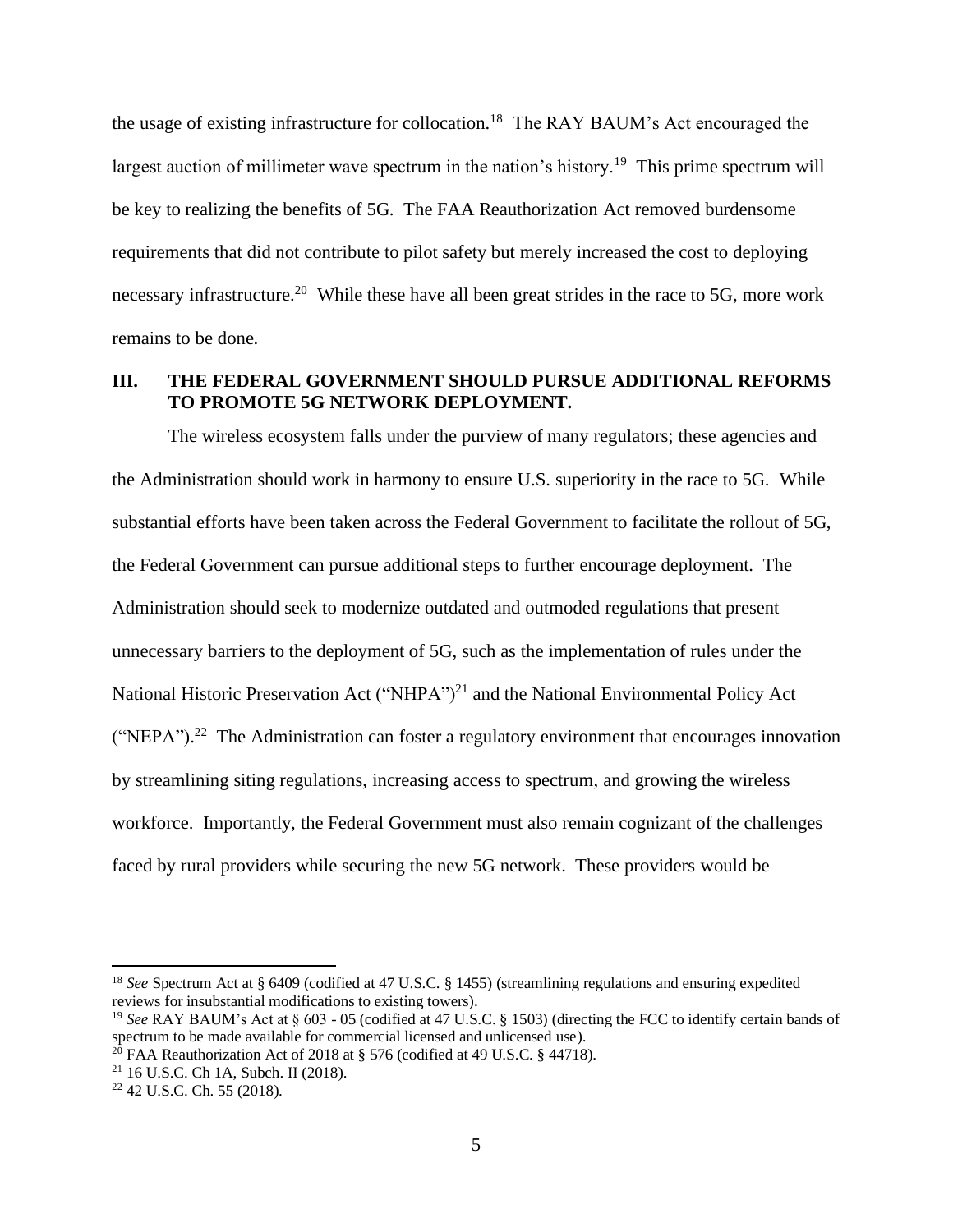disproportionately impacted by policies like "Rip and Replace"<sup>23</sup> and should be adequately supported by the government as they transition to secure their networks.

### **A. The Administration Should Review Rules and Regulations Regarding Wireless Siting.**

<span id="page-7-0"></span>In January 2020, the Council on Environmental Quality (CEQ) proposed updates to its regulations for implementing the procedural provisions of NEPA.<sup>24</sup> WIA commented in support of many of the proposed changes in that *NPRM*. 25 NEPA reviews have a significant effect on the telecommunications industry and broadband deployment. Though the FCC has made significant efforts over the years to implement workable rules and to update its regulations to pursue other means of ensuring that NEPA's goals are met without undue burdens, uncertainty remains regarding how NEPA should be applied in the context of new technology. To that end, the Administration should encourage the adoption of time limits and shot clocks for NEPA reviews, facilitate the use of Categorical Exclusions (CEs), and implement a single NEPA review when multiple agencies are involved.<sup>26</sup>

As mentioned in the CEQ's *NPRM*, the average time for the rate of completion of an Environmental Impact Survey is over four and a half years.<sup>27</sup> These reviews can seriously impede the deployment of networks. The Administration should take proactive steps on NEPA enforcement through presumptive time limits and shot clocks for application reviews. Further,

<sup>23</sup> *See* John Celentano, *What 'Rip and Replace' Really Means*, INSIDE TOWERS (Mar. 31, 2020, 5:58am), [https://insidetowers.com/cell-tower-news-what-rip-and-replace-really-](https://insidetowers.com/cell-tower-news-what-rip-and-replace-really-means/#:~:text=Testifying%20before%20Congress%2C%20Berry%20cited,shortage%20of%20skilled%20technicians%20to)

[means/#:~:text=Testifying%20before%20Congress%2C%20Berry%20cited,shortage%20of%20skilled%20technicia](https://insidetowers.com/cell-tower-news-what-rip-and-replace-really-means/#:~:text=Testifying%20before%20Congress%2C%20Berry%20cited,shortage%20of%20skilled%20technicians%20to) [ns%20to](https://insidetowers.com/cell-tower-news-what-rip-and-replace-really-means/#:~:text=Testifying%20before%20Congress%2C%20Berry%20cited,shortage%20of%20skilled%20technicians%20to) (describing how the policy of removing unsecure equipment from the telecommunications supply chain will impact rural providers).

<sup>&</sup>lt;sup>24</sup> Update to the Regulations Implementing the Procedural Provisions of the National Environmental Policy Act, 85 Fed. Reg. 7 at 1684 (Jan 10, 2020), ("CEQ NPRM").

<sup>25</sup> Comments of WIA in CEQ NPRM (Mar. 11, 2020), [https://www.regulations.gov/document?D=CEQ-2019-0003-](https://www.regulations.gov/document?D=CEQ-2019-0003-172002) [172002.](https://www.regulations.gov/document?D=CEQ-2019-0003-172002)

<sup>26</sup> *See generally id*. (describing various policy changes the CEQ should adopt).

<sup>&</sup>lt;sup>27</sup> CEO NPRM at 1687.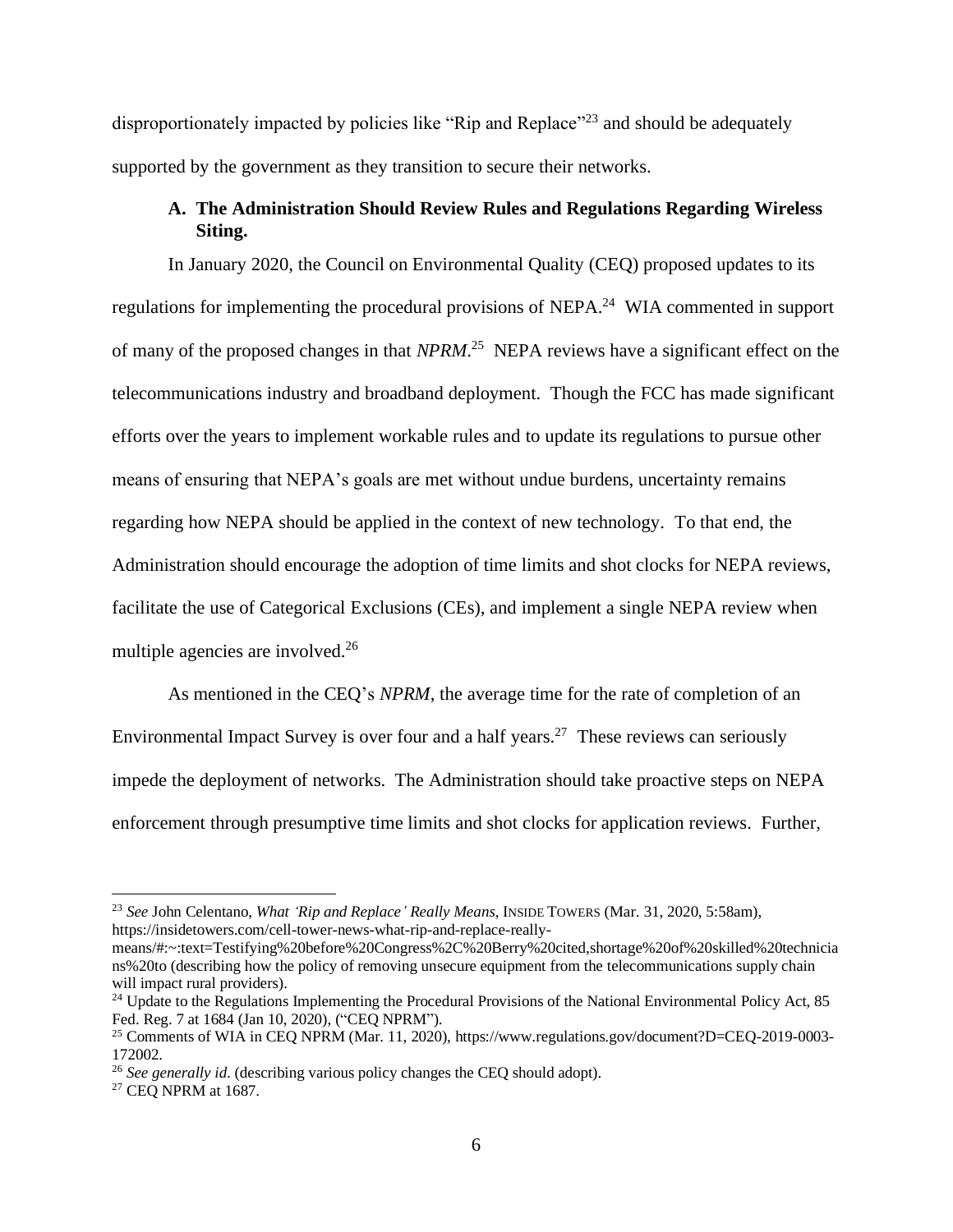CEs "achieve enormous efficiencies in the review processes for classes of actions or undertakings anticipated to have minimal or no adverse cultural or environmental effects."<sup>28</sup> The Administration should encourage the use of CEs and allow agencies to import CEs determined by other agencies. Finally, the Administration should minimize duplicative NEPA reviews by allowing one review to be used across various agencies that require such reviews.

### **B. The Administration Should Make More Spectrum Available for Commercial Use.**

<span id="page-8-0"></span>To truly recognize the benefits promised of 5G, including high throughput and low latency, more spectrum will need to be made available. Both NTIA and the FCC have taken substantial steps to make spectrum available,  $29$  but now is not the time to let up off the gas. Prime mid-band spectrum, like that being made available through the CBRS auction, will allow for more flexible deployments, particularly in hard to reach areas like inside buildings.<sup>30</sup> While historic amounts of spectrum have already been made available, NTIA and the FCC should both critically examine existing spectrum licenses and allocations to determine areas where spectrum can be made available for commercial deployments.

### <span id="page-8-1"></span>**C. The Administration Should Support the Development and Growth of the Wireless Workforce.**

A persistent barrier to 5G deployment is an understaffed wireless workforce. It is

estimated that the industry needs to train 20,000 more tower climbers to install the equipment

<sup>28</sup> *See* United Keetowah Band of Cherokee Indians v. Federal Communications Commission, U.S.C.A. No. 18-1129 (D.C. Cir. 2019).

<sup>29</sup> *See, e.g.*, *Auction of Priority Access Licenses for the 3550-3650 MHz Band; Comment Sought on Competitive Bidding Procedures for Auction 105; Bidding in Auction 105 Scheduled to Begin June 25,* 2020, 34 FCC Rcd 9215 (Sep. 26, 2019)[, https://www.fcc.gov/document/fcc-seeks-comment-bidding-procedures-pals-35-ghz-auction](https://www.fcc.gov/document/fcc-seeks-comment-bidding-procedures-pals-35-ghz-auction) (FCC); NTIA SPECTRUM REPURPOSING REPORT, *supra* note 8.

<sup>30</sup> *See* CBRS Alliance, *Why Does This Matter?*[, https://www.cbrsalliance.org/why-ongo/](https://www.cbrsalliance.org/why-ongo/) (last visited June 18, 2020) ("The three-tiered paradigm puts the power of the network in the hands of the user. This means that networks based in the CBRS band have nearly limitless options for enhanced customizability, effectively allowing users to tailor their network to a specific set of needs, such as IIoT or security.").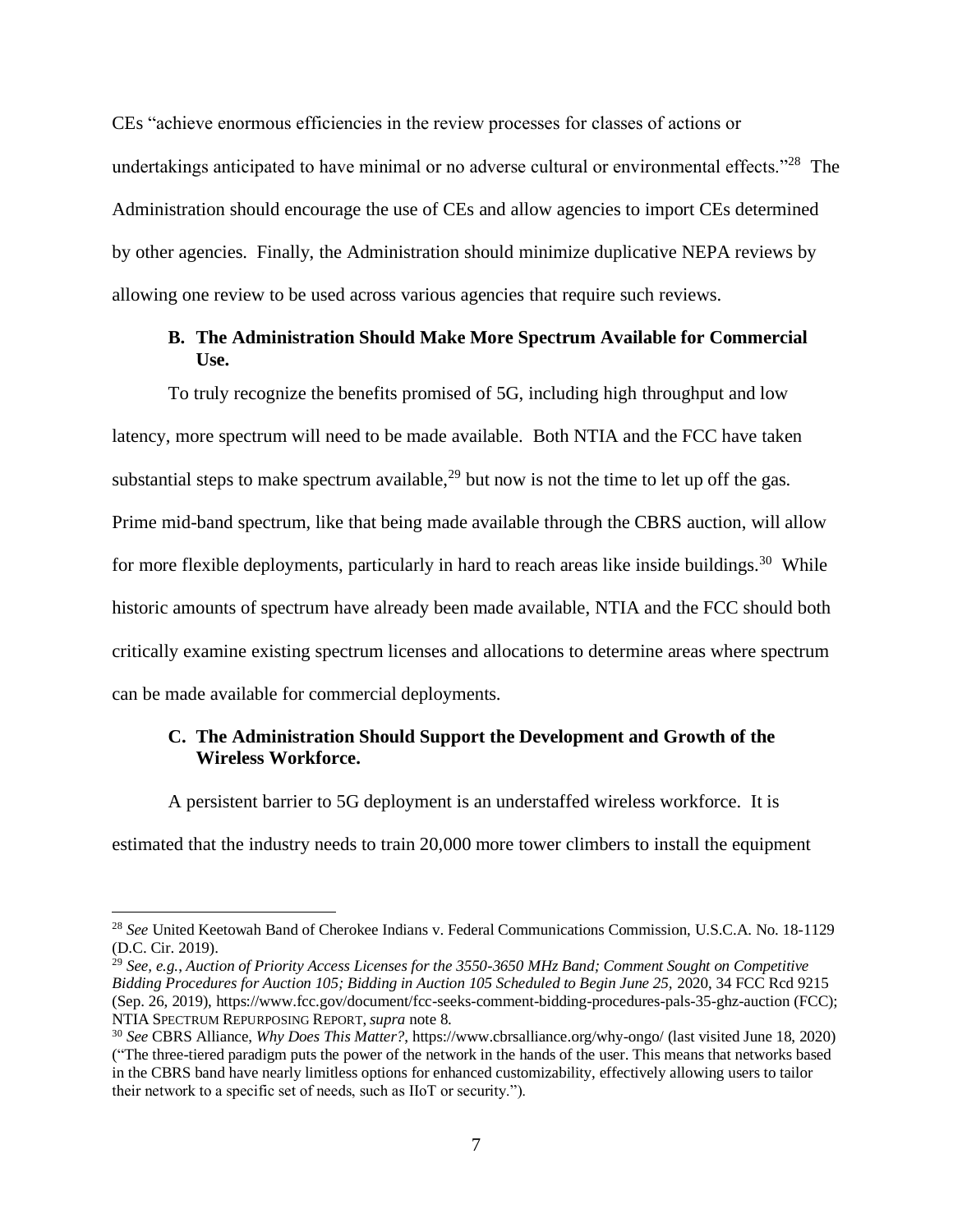necessary to enable 5G.<sup>31</sup> That number balloons to an estimated 100,000 more workers when accounting for critical jobs like radiofrequency (RF) engineers, site surveyors, and radio tuners.<sup>32</sup> The reality is that China can more quickly deploy labor at lower costs. If the U.S. wants to remain competitive in the race to 5G, the Federal Government must invest in programs that will train this critical workforce.

The Department of Labor has already been a great ally of the wireless workforce,<sup>33</sup> but more work remains to be done. By investing in programs like TIRAP, the Administration can empower individuals and bring quality jobs to communities that are not contingent on costly four-year degrees. This program partners with local high schools, community colleges, and technical colleges to provide classroom training and education, along with on the job training needed to build up the wireless workforce.<sup>34</sup> TIRAP's apprenticeships provide opportunities for underrepresented communities like veterans, military spouses, persons of color, and the un- and underemployed.<sup>35</sup> The FCC has been proactive on this issue, especially Commissioner Carr,  $36$ 

<sup>33</sup> News Release, DEP'T OF LABOR, *U.S. Department of Labor Announces Nearly \$100 Million in Apprenticeship Grants to Close the Skills Gap* (Feb. 18, 2020), [https://www.dol.gov/newsroom/releases/eta/eta20200218.](https://www.dol.gov/newsroom/releases/eta/eta20200218) <sup>34</sup> *See Telecommunications Consortium Teaming with DoL, FCC on Public-Private Workforce Training Initiative*,

<sup>31</sup> John Hendel, *The Big Barrier to Trump's 5G America*, POLITICO (Dec. 29, 2019, 6:41am), [https://www.politico.com/news/2019/12/29/big-barrier-trump-5g-america-089883.1.](https://www.politico.com/news/2019/12/29/big-barrier-trump-5g-america-089883.1) <sup>32</sup> *Id.*

TIRAP (Oct. 14, 2014)[, https://tirap.org/wp-content/uploads/2014/10/TIRAP-Press-Release-10-13-14.pdf](https://tirap.org/wp-content/uploads/2014/10/TIRAP-Press-Release-10-13-14.pdf) (describing the objectives and methodology of the TIRAP program).

<sup>35</sup> *See WIA Award \$6 Million DOL Grant to Train 5G Workforce*, WIA (Feb. 19, 2020)[, https://wia.org/wia](https://wia.org/wia-awarded-6-million-dol-grant-to-train-5g-workforce/)[awarded-6-million-dol-grant-to-train-5g-workforce/](https://wia.org/wia-awarded-6-million-dol-grant-to-train-5g-workforce/) (describing target demographics of the TIRAP program).

<sup>36</sup> *See, e.g.*, *Presentation of Broadband Infrastructure Deployment Job Skills and Training Opportunities Working Group*, BROADBAND DEPLOYMENT ADVISORY COMM. (Mar. 27, 2020), [https://www.fcc.gov/sites/default/files/bdac](https://www.fcc.gov/sites/default/files/bdac-job-skills-training-opportunities-03272020.pdf)[job-skills-training-opportunities-03272020.pdf;](https://www.fcc.gov/sites/default/files/bdac-job-skills-training-opportunities-03272020.pdf) *FCC and DOL Workshop on Tower Climber Safety and Apprenticeship Program* (Feb 11, 2016), [https://www.fcc.gov/news-events/events/2016/02/fcc-and-dol-workshop](https://www.fcc.gov/news-events/events/2016/02/fcc-and-dol-workshop-tower-climber-safety-and-apprenticeship-program)[tower-climber-safety-and-apprenticeship-program.](https://www.fcc.gov/news-events/events/2016/02/fcc-and-dol-workshop-tower-climber-safety-and-apprenticeship-program)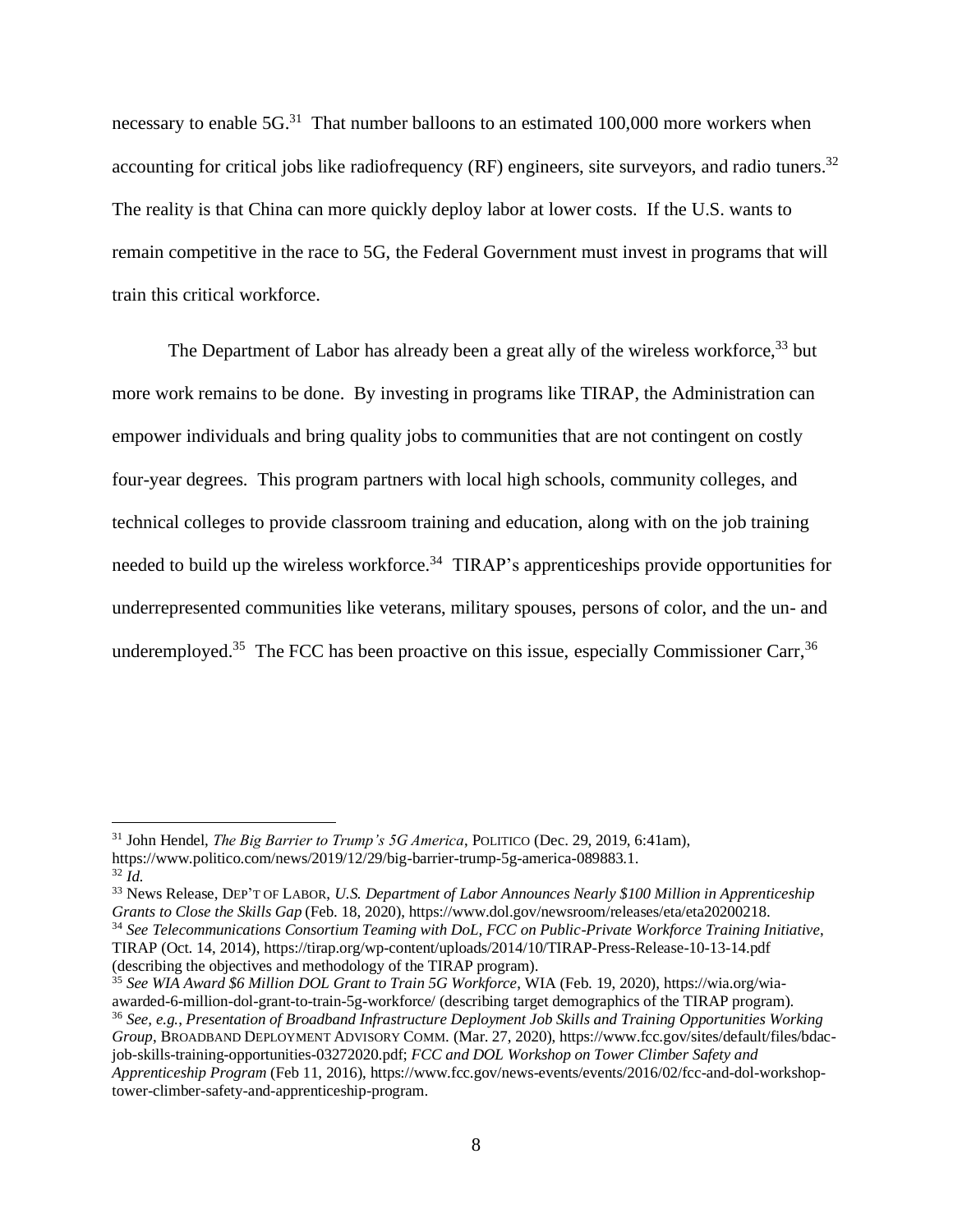who has been a vocal advocate of the wireless workforce behind the dais,<sup>37</sup> on Capitol Hill,<sup>38</sup> and across the country's infrastructure.<sup>39</sup> In his words, "[t]he training offered at technical schools and through apprenticeships gives students a path up towers and into the middle class with only a couple of months in the classroom. These careers support families and our nation's critical infrastructure."<sup>40</sup> Continued funding is needed for programs to design curricula and deliver training to develop qualified applicants for placement in middle- to high-skilled jobs nationwide that will accelerate 5G deployment.

# <span id="page-10-1"></span><span id="page-10-0"></span>**D. The Administration Should Continue Working to Ensure that Barriers to 5G Deployment are Eliminated Across the Federal Government.**

# **i. The Administration Should Support the Streamlined Review of "Twilight Towers" to Make them Available for Collocation.**

Twilight Towers were constructed during a four-year period when the FCC's rules

implementing Section 106 of NHPA did not require consultation with representatives from

Tribal Nations or State Historic Preservation Officers ("SHPO").<sup>41</sup> Wireless providers are now

precluded from collocating on these towers until they receive a determination from the FCC on

an *ad hoc*, tower-by-tower basis.<sup>42</sup> It is estimated that these towers can hold an additional 6,500

antennas but are sitting underutilized.<sup>43</sup>

<sup>37</sup> *See, e.g.*, *Carr Recognizes Veteran and Tower Climber Jessica Reich with '5G Ready' Hard Hat Presentation* (May 6, 2020)[, https://docs.fcc.gov/public/attachments/DOC-364193A1.pdf.](https://docs.fcc.gov/public/attachments/DOC-364193A1.pdf)

<sup>38</sup> *See Testimony of Brendan Carr Before the United States Senate Committee on Commerce, Science, and Transportation* (Jan. 22, 2020),<https://docs.fcc.gov/public/attachments/DOC-362042A1.pdf> ("Since I joined the Commission in 2017, 5G jobs have been a leading priority for me.").

<sup>39</sup> @BrendanCarrFCC, TWITTER (June 3, 2020 3:28pm),

[https://twitter.com/BrendanCarrFCC/status/1268263380420354053.](https://twitter.com/BrendanCarrFCC/status/1268263380420354053)

<sup>40</sup> *WIA Award \$6 Million DOL Grant to Train 5G Workforce*, WIA (Feb. 19, 2020), [https://wia.org/wia-awarded-6](https://wia.org/wia-awarded-6-million-dol-grant-to-train-5g-workforce/) [million-dol-grant-to-train-5g-workforce/.](https://wia.org/wia-awarded-6-million-dol-grant-to-train-5g-workforce/)

<sup>41</sup> *Comment Sought On Draft Program Comment For The Federal Communications Commission's Review Of Collocations On Certain Towers Constructed Without Documentation Of Section 106 Review*, Public Notice and Draft Public Comment, WT Docket No. 17-79 (rel. Dec. 14, 2017). <sup>42</sup> *Id.*

<sup>43</sup> *Statement of Commissioner Michael O'Rielly,* Public Notice, FED. COMMC'NS COMM'N, FCC Rcd at 10722 (Dec. 14, 2017), [https://ecfsapi.fcc.gov/file/1214005795959/FCC-17-165A1\\_Rcd.pdf.](https://ecfsapi.fcc.gov/file/1214005795959/FCC-17-165A1_Rcd.pdf)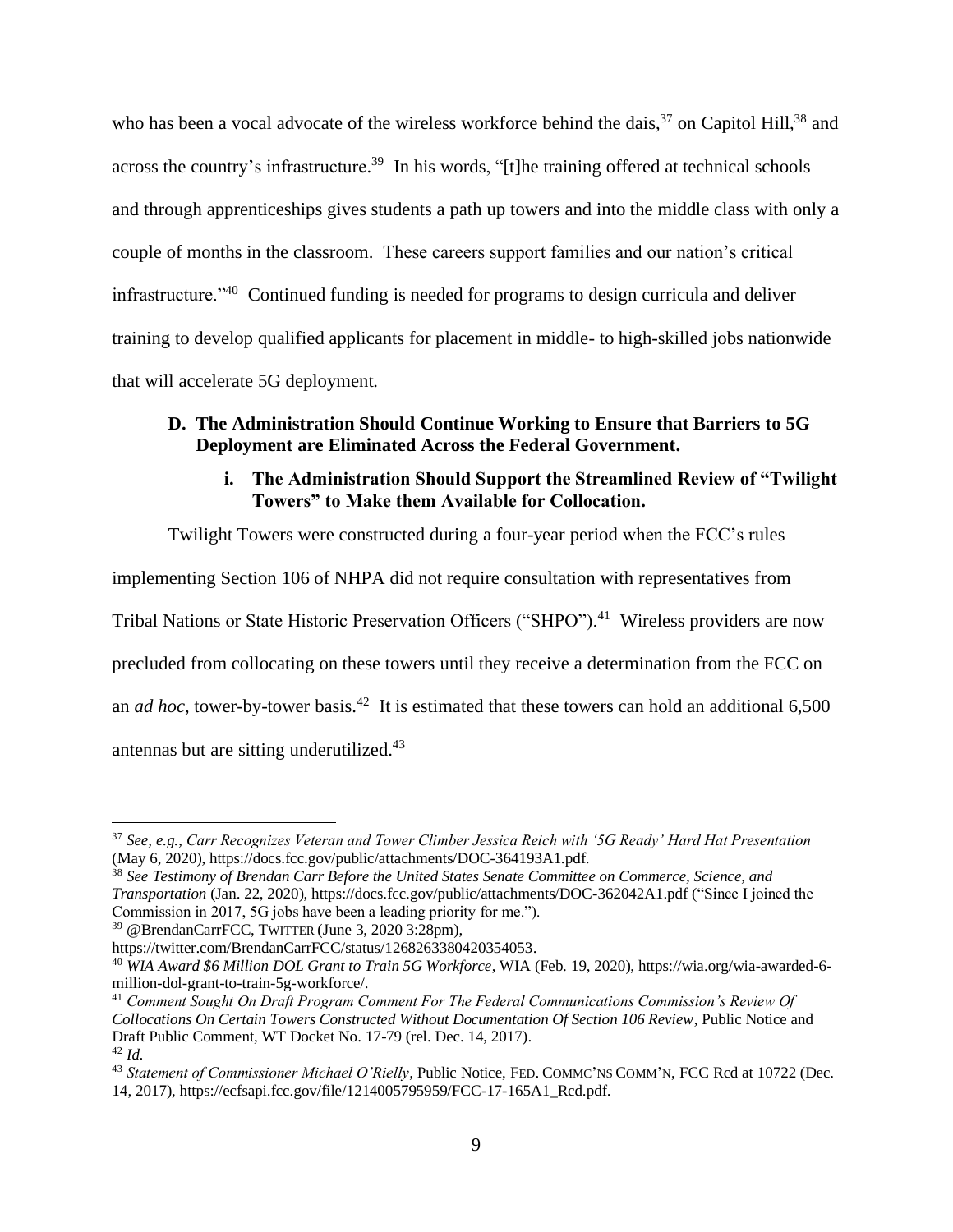It is an appropriate time to bring these towers back into the fold by eliminating *ad hoc* reviews and creating a uniform approach which recognizes the minimal impact the majority of these towers have had since they were constructed almost two decades ago. The FCC proposed an alternate to Section 106 review as the "Draft Program Comment" almost two years ago, but has yet to finalize the Order.<sup>44</sup> The Draft Program Comment enjoyed broad support when it was released for public comment and would jump start 5G deployment by making thousands of collocation sites available.

# **ii. The Administration Should Support Novel Solutions in the Wireless Ecosystem.**

<span id="page-11-0"></span>Innovators are making strides every day in developing dynamic solutions to many of the above-mentioned issues. The Administration should support these innovators through its ability to provide guidance to agencies. Congress is considering these issues and legislation that would encourage federal support of solutions like open source software and virtualization.<sup>45</sup> The Administration should support these programs whenever possible and contribute to the diversity of ideas that makes for a robust and productive marketplace. Additionally, the Administration should support alternatives to equipment made by Huawei and ZTE. There are alternatives both domestically and abroad that can help fill in the gap left behind after at-risk equipment is removed. Similar to solar panels and electric cars, the Administration should support these purchases through tax incentives to aid broader adoption.

<sup>44</sup> *Comment Sought On Draft Program Comment For The Federal Communications Commission's Review Of Collocations On Certain Towers Constructed Without Documentation Of Section 106 Review*, Public Notice and Draft Public Comment, FED. COMMC'NS COMM'N, WT Docket No. 17-79 (rel. Dec. 14, 2017).

<sup>45</sup> *See, e.g.*, S. 3189, 116th Cong. (2020) (encouraging use of open-source technology recipients of federal grants); USA Telecommunications Act, H.R. 6634, 116th Cong. (2020) (directing the creation of grants which support industries applying open-source technology).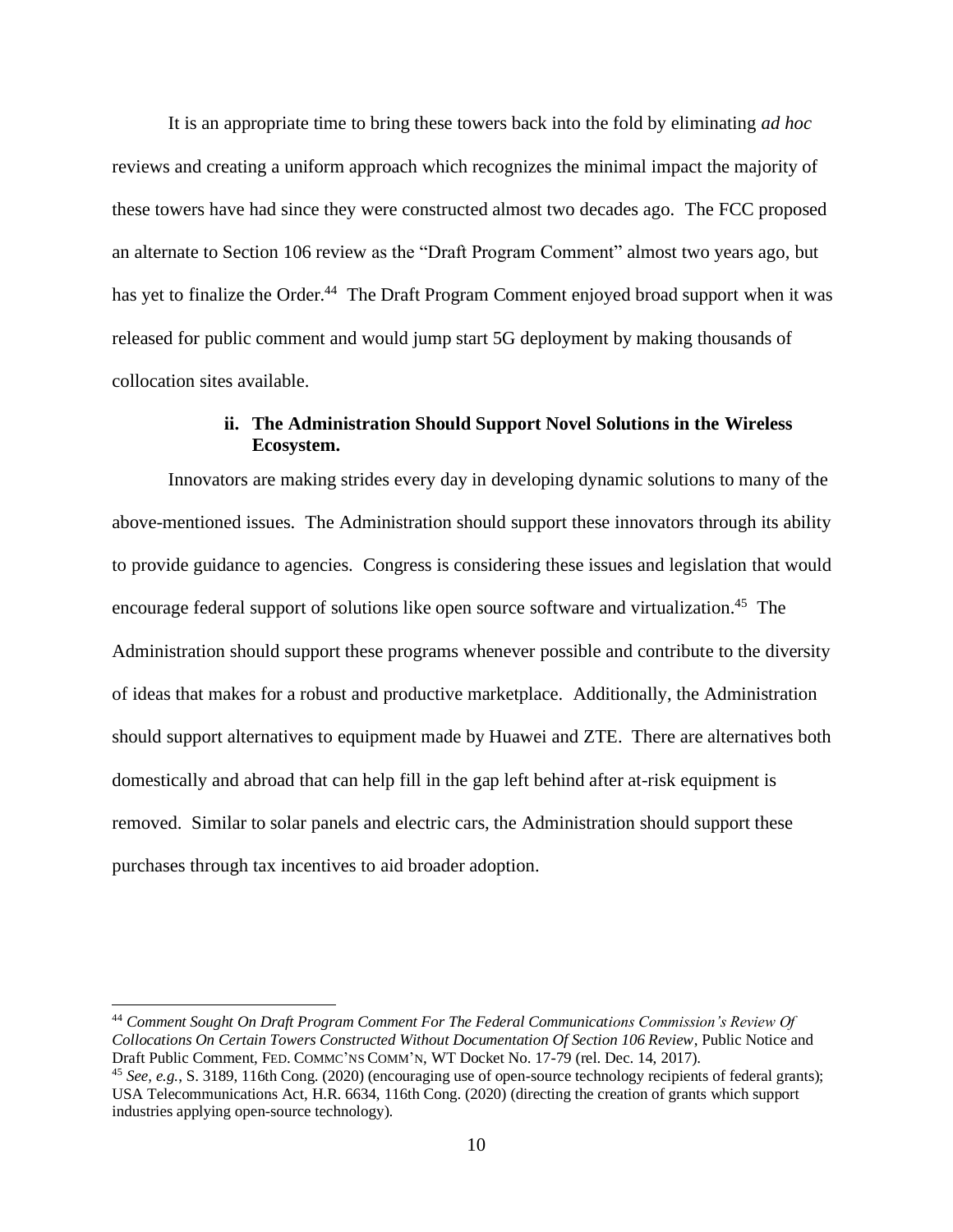#### **E. The Administration Must Make Sure that Rural America is not Left on the Wrong Side of the Digital Divide.**

<span id="page-12-0"></span>Finally, the Administration must ensure that, through its efforts to secure the 5G supply chain, rural customers are not left behind. Any monies spent should ensure that they support players in traditionally disadvantaged areas such as through the "Opportunity Zones" outlined in the Tax Cuts and Jobs Act.<sup>46</sup> WIA supports "rip and replace" policies, but deployment must be methodical to make sure that citizens are not left disconnected while deployment is underway. To that end, the Administration should invest in better connectivity maps, particularly in rural America, so consumers, industry, and the government know the actual state of connectivity. Further, deployment funds must not handcuff providers from upgrading their networks. Specifically, funds should not be limited to only capital expenditures. While encouraging capital expenditures makes sense in theory, in practicality collocations are often seen as operational expenditures. The Administration should work to ensure that recipients of funds are provided with the flexibility to use them as they see fit to provide higher quality and extended coverage.

#### <span id="page-12-1"></span>**IV. CONCLUSION.**

The Administration asks critical questions with this Request for Comment, and WIA and its members support the goals of deploying 5G more efficiently to all Americans. Many delays still exist in the regulatory process that must be addressed. These include streamlining applications and siting of new infrastructure, including collocations; making more spectrum available; and supporting the wireless workforce. By taking the steps described above, the Administration can bring the regulatory process into the 21st century and ensure that the U.S. remains the prime contender in the race to 5G. WIA appreciates this opportunity to contribute to the discourse and stands ready to provide more information as needed.

<sup>46</sup> 26 U.S.C. § 1400Z (2018) ("opportunity zones").